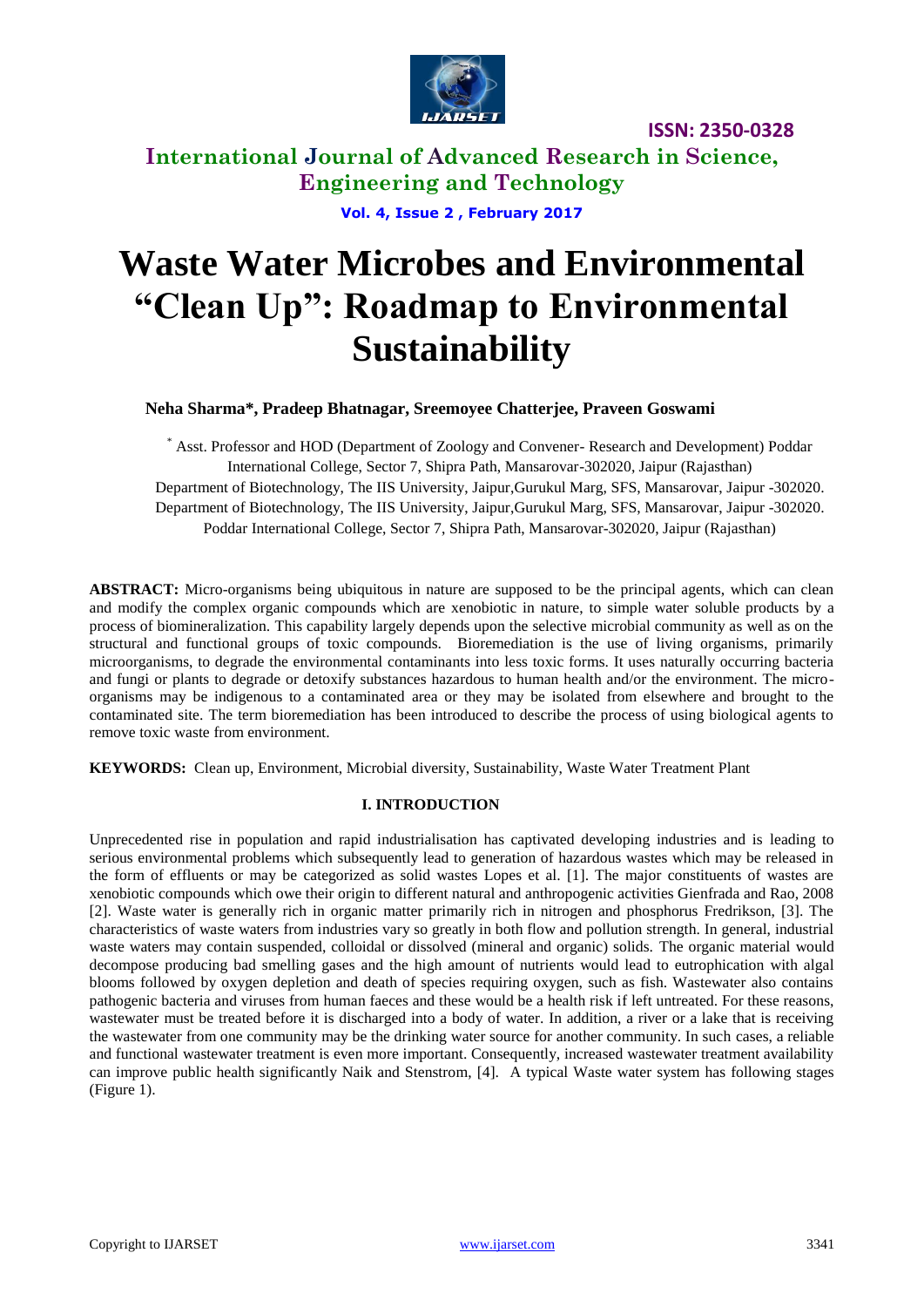

### **International Journal of Advanced Research in Science, Engineering and Technology**

**Vol. 4, Issue 2 , February 2017**

#### **II. HOW DOES A WASTE WATER SYSTEM LOOK LIKE?**





 Waste water systems present excellent example of a typical biotechnological process Lopes et al. [4] which are helpful in eliminating sewage born diseases like cholera Crockett, [5]. The operation of wastewater treatment technologies relies on a combination of physical, chemical and biological factors. For many decades, these systems have been based mainly on information about chemical and physical parameters, having been quite successful in using the advantages of the amazing metabolic potential of microbial communities without detailed available knowledge about the organisms involved Gilbride et al. [6]. Secondary treatment (Activated Sludge process) is one of the key components of a wastewater treatment plant. It involves the biological reduction of organic matter, suspended solids and toxicity of industrial wastewaters, together with the production of low nutrient effluents. These functions are carried out by the resident microbial (mainly bacterial) community, which is considered the foundation of the secondary treatment process. It involves the biological reduction of organic matter, suspended solids and toxicity of industrial wastewaters, together with the production of low-nutrient effluent. Besides, prokaryotes, eukaryotes like protozoa and metazoa also inhabit the system. The predation of bacteria by metazoans improves the effluent quality as free bacterial flocs may affect the population dynamics of the system (Pinto and Love, [7]. The role of Archea for nitrogen removal has been investigated in an activated sludge process (Daims et al., [8]; Wells et al. [9].

 In most cases, secondary treatment follows primary treatment and involves the removal of biodegradable dissolved and colloidal organic matter using aerobic biological treatment processes. Aerobic biological treatment is performed in the presence of oxygen by aerobic microorganisms (principally bacteria) that metabolize the organic matter in the wastewater, thereby producing more microorganisms and inorganic end-products (principally  $CO<sub>2</sub>$ , NH<sub>3</sub>, and H2O). Several aerobic biological processes are used for secondary treatment differing primarily in the manner in which oxygen is supplied to the microorganisms and in the rate at which organisms metabolize the organic matter.

 High-rate biological processes are characterized by relatively small reactor volumes and high concentrations of microorganisms compared with low rate processes. Consequently, the growth rate of new organisms is much greater in high-rate systems because of the well controlled environment. The microorganisms must be separated from the treated wastewater by sedimentation to produce clarified secondary effluent. The sedimentation tanks used in secondary treatment, often referred to as secondary clarifiers, operate in the same basic manner as the primary clarifiers described previously. The biological solids removed during secondary sedimentation, called secondary or biological sludge, are normally combined with primary sludge for sludge processing.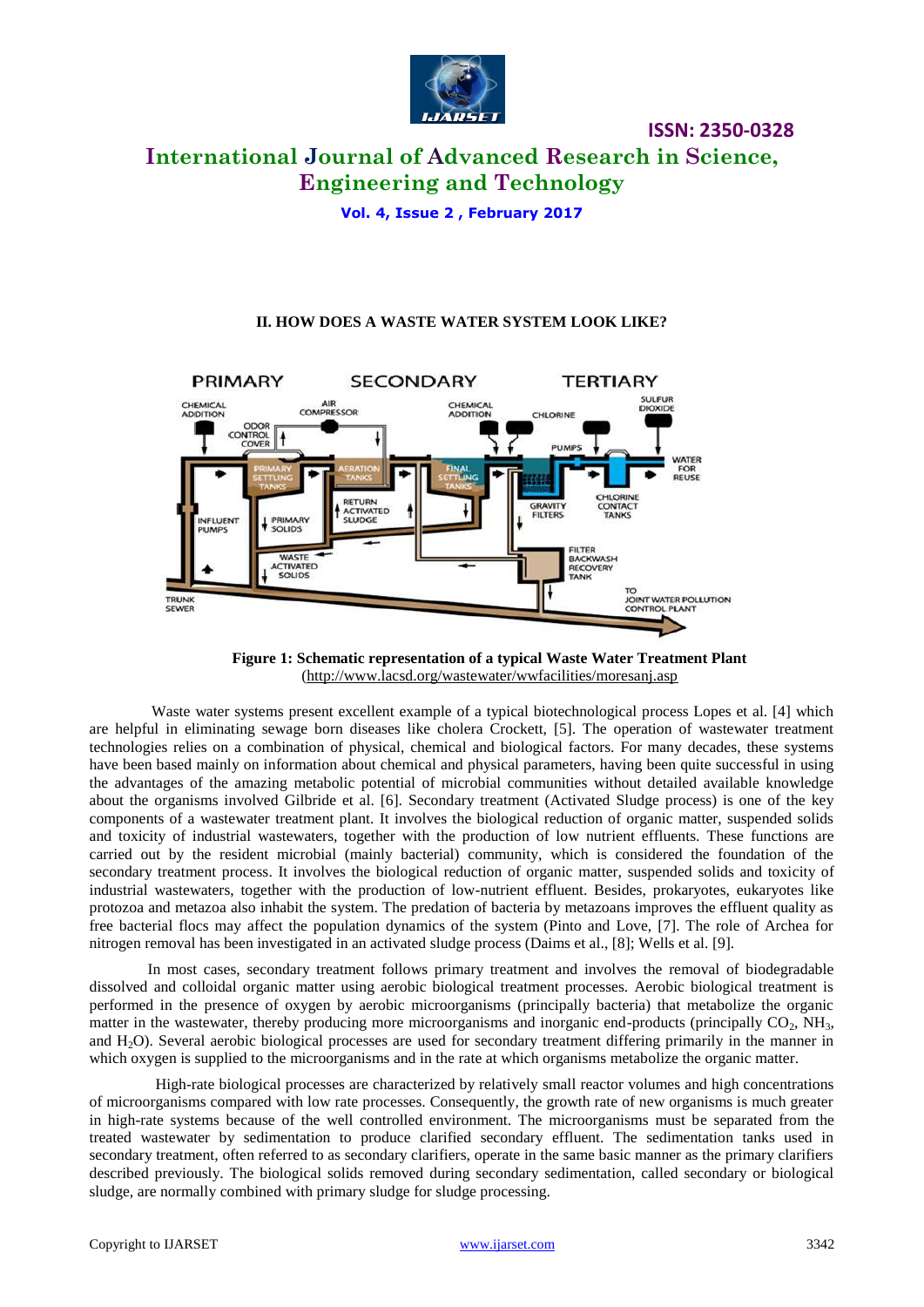

### **International Journal of Advanced Research in Science, Engineering and Technology**

#### **Vol. 4, Issue 2 , February 2017**

 Common high-rate processes include the activated sludge processes, trickling filters or biofilters, oxidation ditches, and Rotating Biological Contactors (RBC). A combination of two of these processes in series (e.g., biofilter followed by activated sludge) is sometimes used to treat municipal wastewater containing a high concentration of organic material from industrial sources.

 One of the treatment alternatives that can be applied for waste treatment is biological treatment known as biodegradation. Biodegradation defined as a process of oxidation of organic compound by microorganisms, in the soil, water, or on the installation of waste water treatment Reynold, [10]. The biological process of waste treatment is often chosen because it requires relatively little cost and the small amount of sludge compared with the chemical or physical process Meitiniarti et al. [11]. One type of biodegradation process is activated sludge which is defined as a process in the biological treatment of waste liquid, where the mixing of the liquid waste with the active sludge is on a aeration tank, for then be aerated.

 Commercial and industrial wastewater systems are of great microbiological interest, in terms of both community structure and function, yet many of the component bacteria and their metabolic activities are poorly understood Seviour and Blackall, [12]. Cultivation-based studies have been carried out in an attempt to isolate and identify the important bacteria present . These studies have demonstrated the diversity that exists, but because of their selective nature they cannot provide a true indication of the organisms present.

#### **III. AIMS OF WASTE WATER TREATMENT**

Following are the primary aims of a waste water treatment process Moura et al. [13].

- Reduction of Biochemical Oxygen Demand (BOD)
- Removal of potential recalcitrant trace organic compounds
- Removal of toxic chemicals
- Nitrate , phosphate reduction so as to ascertain environmental sustainability
- Removal or inactivation of pathogens

 Secondary aim of a waste water treatment is to convert waste into a reusable form as a drinking water form (Rodriguez et al., [15] or generation of energy from sludge Applels et al. [14]. Utilisation of sludge as potential source of biofertilizer production has been investigated in recent past (Sengupta and Pandit, [15]. Hierarchy of treatment stages in a typical waste water treatment plant is represented in figure 2.



**Figure 2: Hierarchy of stages involved in a typical waste water treatment plant**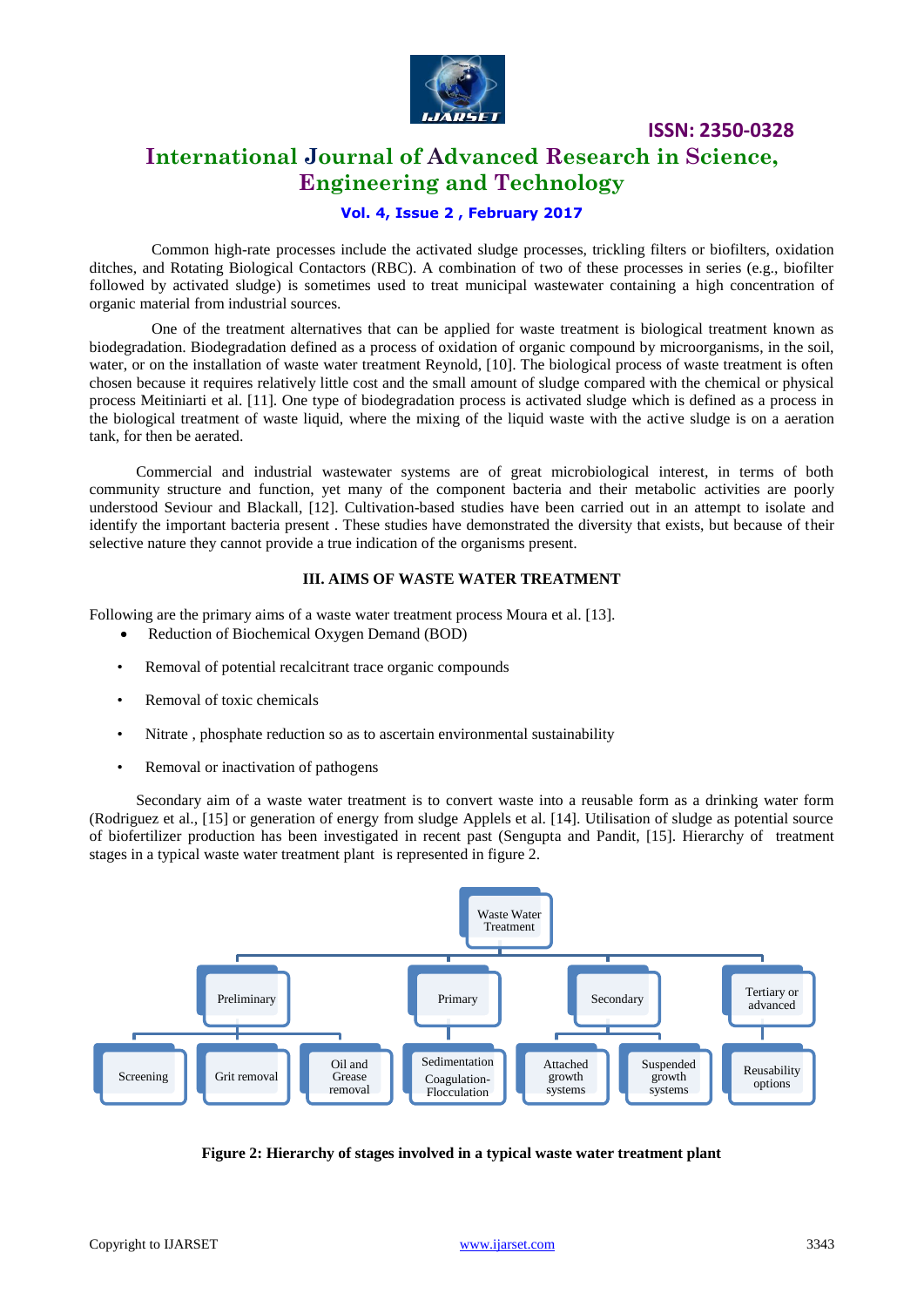

### **International Journal of Advanced Research in Science, Engineering and Technology**

#### **Vol. 4, Issue 2 , February 2017**

#### **IV. BIOLOGICAL TREATMENT AND MICROBIAL DIVERSITY: EXPLORING THE UNTAPPED POTENTIAL**

 Microbes have always formed a major component of global biodiversity, either as producers (e.g., phototrophic blue-green algae) or decomposers (e.g., heterotrophic bacteria). Furthermore, in the future, they may serve as producers of useful alternative energy sources Ohnishi et al. [16]. Traditionally, microbiologists have used culture-dependent approaches for the detection and isolation of environmental microbes, and the methods currently in use are based on those developed in the late 19th century Okabe et al. [17]. There is growing interest in research and development to develop novel tools to study, detect, and characterize microbes and their communities in industrial environments. Bacterial detection, identification, and typing from industrial samples remain an important task. The wealth of new techniques applicable to environmental microbiology is starting to uncover the variety of sequences relevant in biodegradation and biotransformation, as well as conditions in which these are active in their natural niches. Correlating phylogenetic analysis of communities with metabolic traits relevant for decontamination is increasingly important, because slight phylogenetic variation can be associated with different degradative specificities. Approaches aiming at characterizing microbial communities in the environment, be it by large-scale sequencing of metagenomes or by looking at biodegradative potential by mRNA-type techniques, are likely to go hand in hand with pure culture systems for detailed functional studies of biodegradative functions, to yield information about microbial enzymatic specificity and processivity. In view of the dearth of new enzymes discovered since the late 1970s, the ultimate goal of the ongoing efforts to explore the biodegradation and/or biotransformation gene pool is to open new avenues to our sustainability as industrialized societies Galvao et al. [18].

To circumvent the problem of isolating the different species by growth condition preferences, DNA-based molecular techniques over the last few decades have been developed and had revealed an enormous reservoir of unexplored or unculturable but viable microbes. Un-culturability is a condition that encompasses: (i) Lack of specific growth requirements (nutritional, temperature and aeration); (ii) slow-growing strains, out-competed in the presence of fast- growers and (iii) injured organisms, which are incapable of overcoming the stressful conditions imposed by cultivation. These categories may not represent specific taxonomic positions but account for about 99% of the environmental bacterial diversity. This large genetic diversity can potentially be used as a bioresource, leading to development of novel biotransformation, bioremediation processes and bioenergy generation Kalia et al. [19-20]. Culturing these unexplored microbes in controlled laboratory environment requires extensive knowledge of their fastidious growth requirements. This has in fact been the driving force for development of new methods to access this vast microbial wealth Wanger and Loy, [21] Handelsman, [22]; Green and Keller, [23]. However, the development of culture-independent methods and the commercialization of next-generation sequencing technology Mardis, [24] have yielded powerful new tools in terms of time savings, cost effectiveness, and data production capability. Methods such as 16S rDNA gene clone libraries, Fluorescence In Situ Hybridization (FISH) or Denaturing Gradient Gel Electrophoresis (DGGE) are being used to explore the bacterial diversity in waters have been reported judiciously Zwart et al*.* [25]; Bottari et al,. [26] ; Von Mering et al. [27]; Revetta et al. [28]; Gabriel, [29]. More recently, the potential of the high-throughput 454 pyrosequencing to explore the environmental diversity has been emphasized Roh et al*.*[30].

16S rDNA gene diversity specifies the idea of species richness (number of 16S rDNA gene fragments from a sample) and relative abundance (structure or evenness), which are reflective of relative pressures that construct diversity within biological communities Manefield et al [31]; Paul et al. [32]. 16S rDNA based molecular identification aims at identification, by virtue of it's universal distribution among bacteria and the presence of species-specific variable regions. Figure 3 represents characterization of microbial diversity by 16S rDNA sequencing strategy.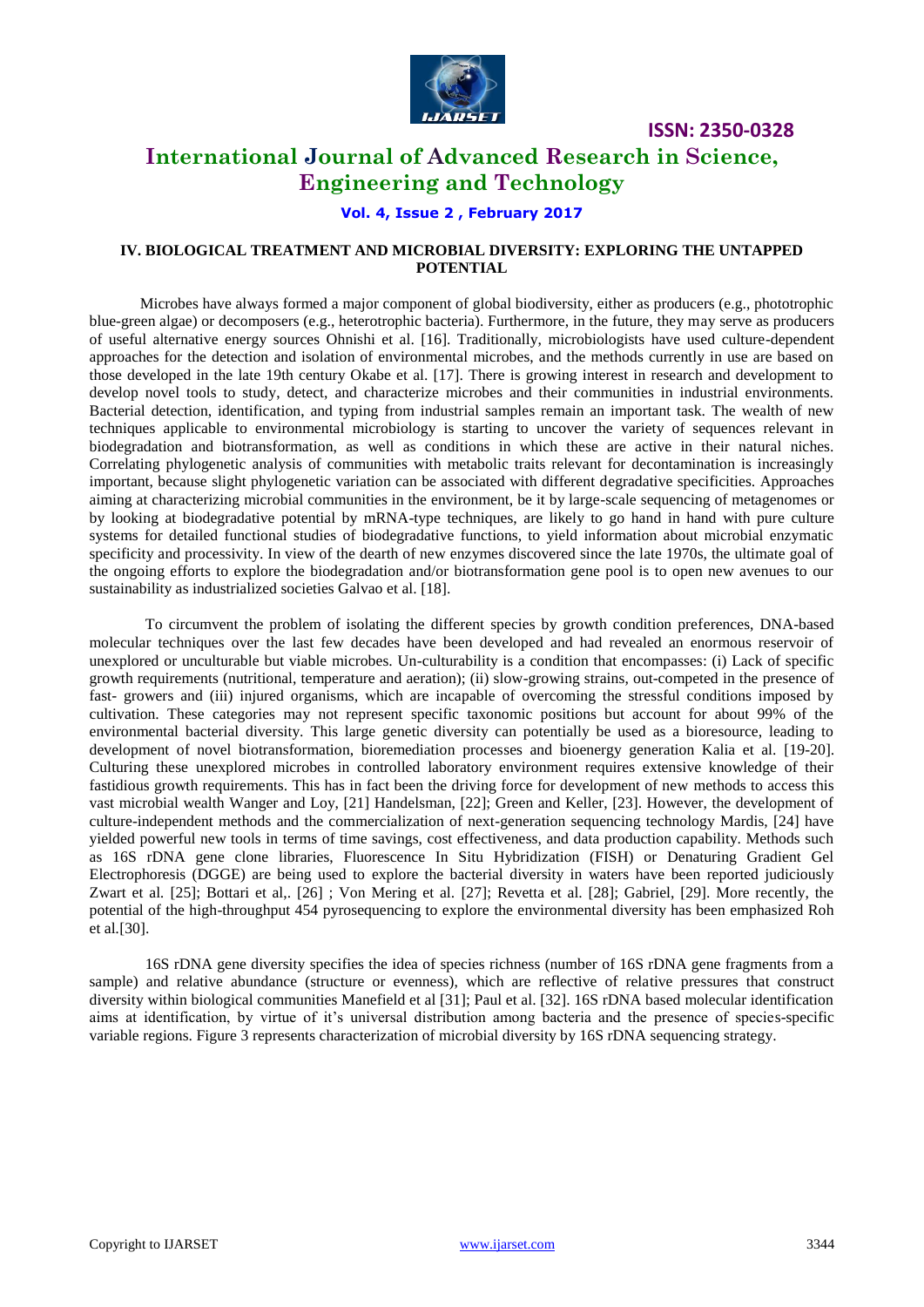

## **International Journal of Advanced Research in Science, Engineering and Technology**

**Vol. 4, Issue 2 , February 2017**



**Figure 3: Flowchart depicting characterization of microbial diversity by 16S rDNA analysis Hobel, [33]**

Some studies have been based on specific bacterial groups, such as the family Enterobacteriaceae Vacca et al. [34] or methanotrophic bacterial populations DeJournett et al. [35]. Examination and characterization of activated sludge have proved difficult, but adaptation of conventional techniques may provide further insights into this complex microbial ecosystem. This fact holds true because activated sludge has been a phenomenal model ecosystem for diversity based studies. Currently, molecular fingerprinting methods such as Denaturing Gel Gradient Electrophoresis (DGGE) have been used to investigate population dynamics Boon et al. [36] and terminal fragment length polymorphism (t-FLP) Saikly et al. [37]. Recently, PCR based 454 pyrosequencing has been applied to investigate microbial population of activated sludge and in full scale bioreactors Sanapareddy et al. [38]; Kwon et al. [39]; Kim et al. [40]; Ye et al. [41]; Zhang et al. [42].

The microbial communities in ETP exist in dynamic consortial forms, the understanding of which could be made through the knowledge of different co-existing microbial populations which is non uniform with changing operational conditions of the reactor Kapley et al. [43]. Their contribution to overall degradation of pollutants is likely to provide un paralleled control over the bioremediation of the effluents. In wastewater treatment, microbial molecular ecology techniques have been applied mainly to the study of flocs (activated sludge) and biofilms that grow in aerobic treatment systems like trickling filters (Sanz and Kochling,[44]. Prokaryotes are among the most important contributors to the transformation of complex organic compounds in WWTP. Forster [et al. \[45\]](http://www.sciencedirect.com/science/article/pii/S0944501307000857?np=y#bib10) has reported the importance of bacterial assemblages to the proper functioning and maintenance of treatment plants.

Molecular approaches such as 16S rDNA clone libraries Seviour and [Blackall et al. \[12\]](http://www.sciencedirect.com/science/article/pii/S0944501307000857?np=y#bib5) ; [McGarvey et](http://www.sciencedirect.com/science/article/pii/S0944501307000857?np=y#bib20) al. [\[46\]](http://www.sciencedirect.com/science/article/pii/S0944501307000857?np=y#bib20) Ribosomal Intergenic Spacer Analyses (RISA) [Baker et al.\[47\]](http://www.sciencedirect.com/science/article/pii/S0944501307000857?np=y#bib4) 16S-restriction fragment length polymorphism (16S-RFLP) Repetitive Extragenic Palindrome PCR (REP-PCR [Bjornsson et al. \[48\]](http://www.sciencedirect.com/science/article/pii/S0944501307000857?np=y#bib3) have already been applied to the study of wastewater-associated microbial communities. Figure 4 represents assessment of microbial diversity through culture dependent and culture independent approaches Jain et al, [49] and Figure 5 represents multidisciplinary approach to identify microbial diversity Hugenholtz [50].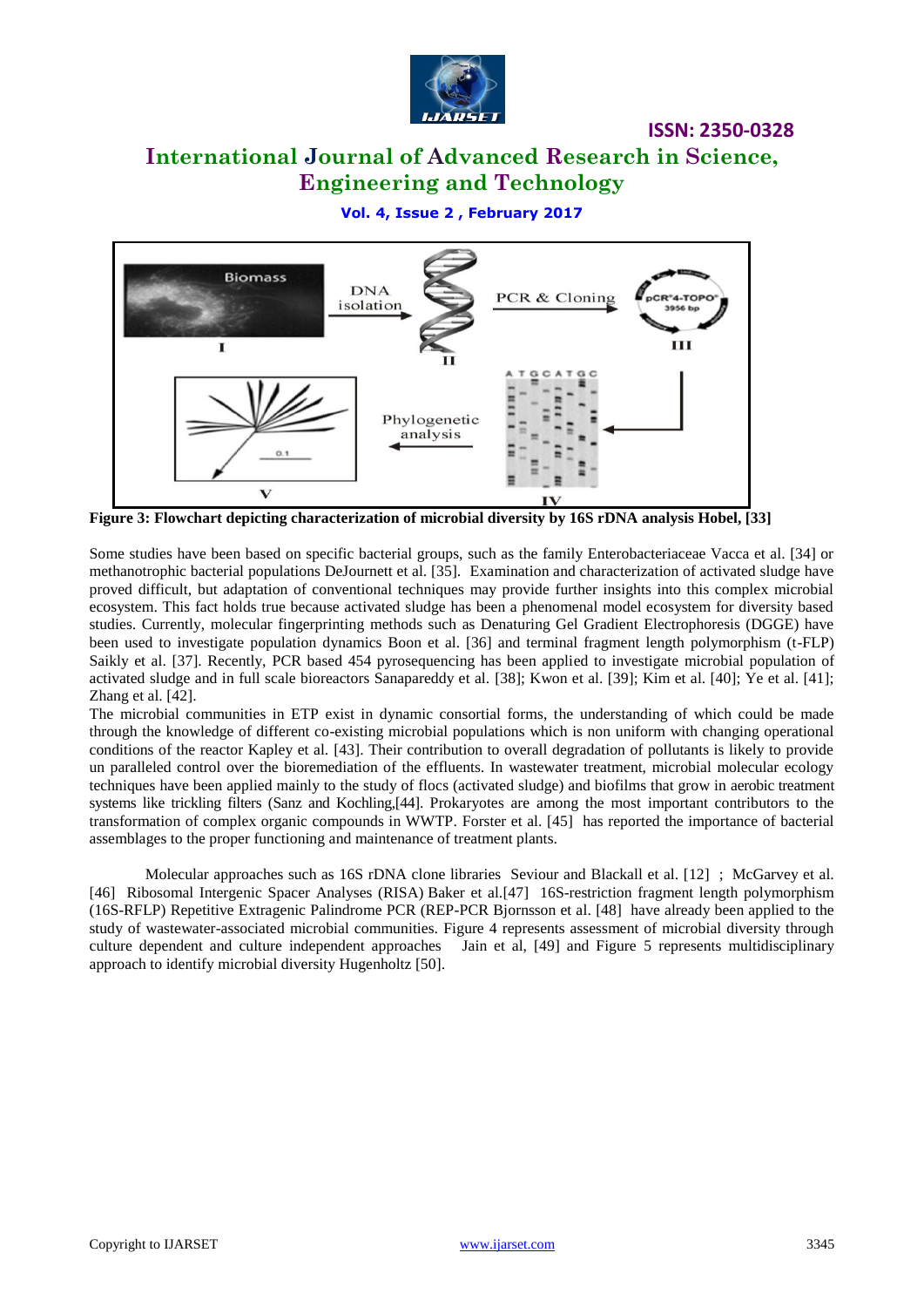

**ISSN: 2350-0328**

### **International Journal of Advanced Research in Science, Engineering and Technology**

#### **Microbial Diversity** Culture Dependent Methods || Culture Independent Methods | II T. **EVENNESS Pure Cultures** Nucleic acids (relative abundano<br>of each taxon) Whole cells Transposon **RNA**  $DN$ Mutants T Genomic **RT-PCR PCR** Self Ligation & Libraries hole cell in situ hybridization **Inverse PCR** PCR-Amplicons  $T-RFLP$ Cloning Transposon Libraries Cer Fingerprints Libraries Sequencing of Sequencing of Individual bands Unique clones **Sequencing Database** Nucleic acid Sequencing Phylogenetic probes Analysis tree **Figure 4: Assessment of microbial diversity through culture dependent and culture independent approach Jain**

#### **Vol. 4, Issue 2 , February 2017**



**Figure 5: Multidisciplinary approach to analyze and characterize the microbial diversity through culture independent approach Hugenholtz [50]**

PCR–DGGE has been successfully implemented in many fields of microbial ecology to assess the diversity and to determine the community dynamics in response to environmental variations. DGGE-based approach has been used to study bacterial diversity in wastewaters using reactors systems [Liu et al.](http://www.sciencedirect.com/science/article/pii/S0944501307000857?np=y#bib19) [51]; [Rowan et al](http://www.sciencedirect.com/science/article/pii/S0944501307000857?np=y#bib25)*.* [52] and activated sludge [Ibekwe et al.\[53\]](http://www.sciencedirect.com/science/article/pii/S0944501307000857?np=y#bib15) ; [Gilbride et al.\[54\]](http://www.sciencedirect.com/science/article/pii/S0944501307000857?np=y#bib13) revealing the presence of highly complex bacterial communities. Bacterial diversity of aerated lagoons from WWTP so far have not been substantially assessed where the degradation of organic matter takes place. Cloning had been employed to establish with precision the phylogenetic position of filamentous bacteria in granular sludge Sekiguchi et al [55]*.* or to determine the prevalent sulfate reducing bacteria in a biofilm Ito et al. [56]. The study was extended by Yamada et al. [57] who found the most prevalent sulfate reducer belonging to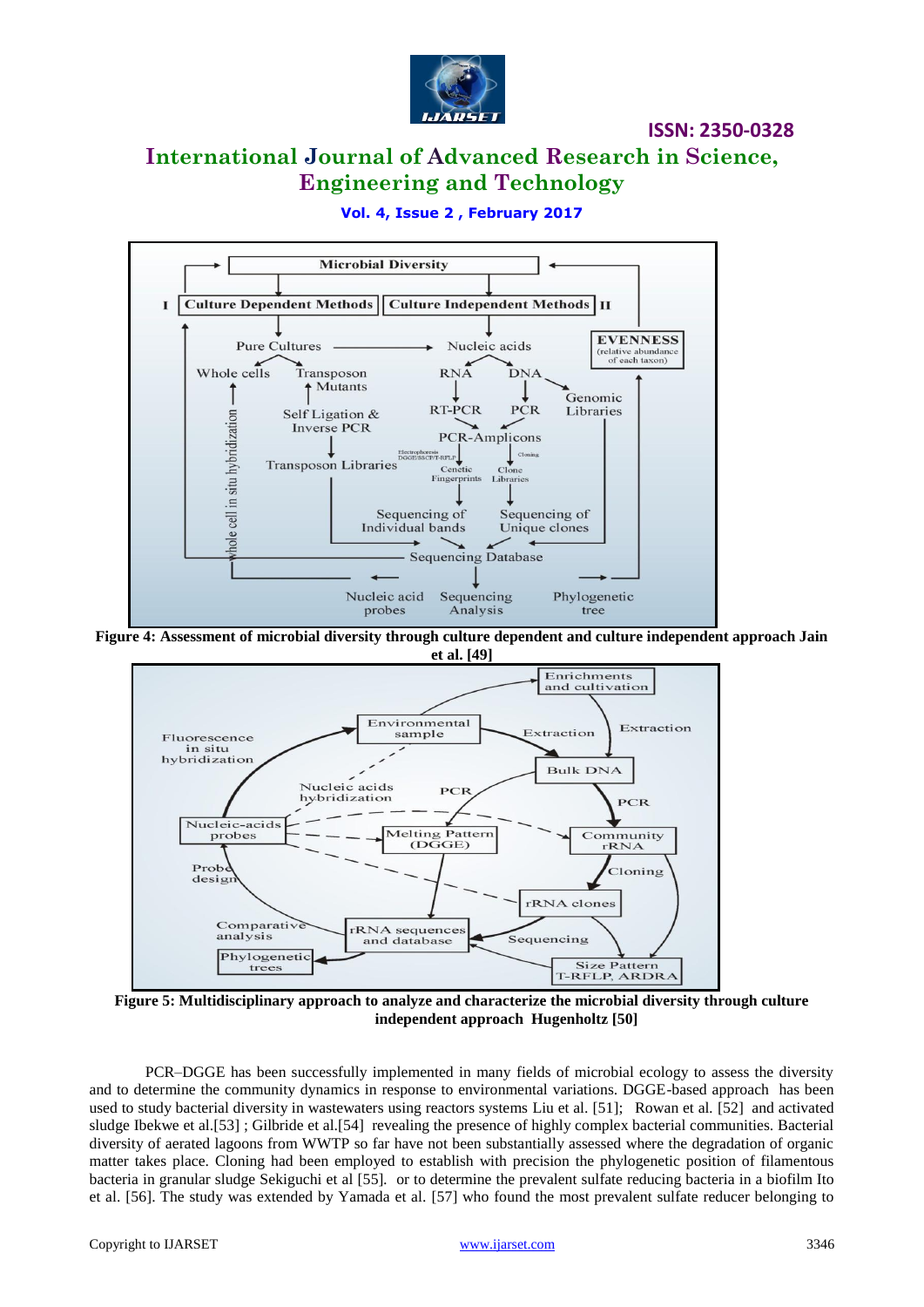

### **International Journal of Advanced Research in Science, Engineering and Technology**

#### **Vol. 4, Issue 2 , February 2017**

*Chloroflexi* subphylum*.* This prokaryote has been associated with bulking of sludge in treatment plants. The microbial communities residing in reactors for treating several types of industrial wastewater have also been determined by means of 16S rDNA cloning and sequencing. Egli et al. [58] examined the microbial composition and structure of a rotating biological contactor biofilm for the treatment of ammonium-contaminated wastewaters. The study revealed the sequences of several previously undetected and uncommon microorganisms. Phylogenetic analysis of the sequences obtained showed a narrow range of diversity, with most of the screened microorganisms belonging to the *Methanosarcina sp.* Studies conducted by Zhang et al [42] elucidated the efficacy of cloning approach in conjunction with in situ hybridization analysis in methanogenic reactor adapted to phenol degradation.

This essentially requires designing of new specific primers and gene probes for detection and/or quantification of microorganisms. On the similar lines, Crocetti et al. [59] extracted genomic microbial DNA from a sequencing batch reactor cloned the bacterial 16S rDNA and identified *Rhodocyclus sp. and Propionibacter pelophilus* as the microorganisms responsible for the polyphosphate accumulation taking place in the reactor. Futhermore, the same research group, designed probes for these species that could correlate phosphorous removal and the number of hybridized cells in different sludges. Alpha-proteobacteria, whose role in anaerobic/aerobic-activated sludge phosphorous removal plants has been analysed were characterized by new probes for in situ hybridization with information provided by 16S rDNA gene library sequences and DGGE analysis Beer et al. [60] . A similar approach had been considered three years earlier by the same authors, but Kong et al. [61] utilised the combination of cloning, DGGE, and FISH for identification of predominant microorganisms in an anaerobic sequencing batch reactor (SBR) without probe design and phosphorus removal. A comparative analysis of further insights into molecular biology tools for detection of microbial diversity are represented in Table 1.

| S.No | Method         | Outline                                                                             | Advantages                                                                                                                    | Disadvantages                                                                            |
|------|----------------|-------------------------------------------------------------------------------------|-------------------------------------------------------------------------------------------------------------------------------|------------------------------------------------------------------------------------------|
|      | $t$ RFLP       | 16 S based, relies on differences in Relatively simple procedures<br>polymorphism   |                                                                                                                               | of<br>fragments<br>Heterogenous<br>size<br>makes<br>phylogenetic analysis less confident |
|      | <b>RISA</b>    | Phylogeny with intergenic spacer<br>region between 23S and 16S<br>rDNA sequences    | High sensitivity, down<br>to sub-species level                                                                                | Database for comparative analysis<br>small<br>in comparison to 16S sequences             |
|      | PCR with genes | Microorganisms<br>enzymes<br>involved in the biodegradation<br>process are detected | containing Direct detection of the<br>presence<br>0f<br>degradative microorganisms.<br>Subtyping on strain level is possible. | Global profiling of microbial<br>community missing                                       |
|      | <b>PLFA</b>    | Profiling of microorganisms by<br>characteristic fatty acid content                 | Molecular<br>characterization<br>microorganisms not relying on genes.<br>Complementary information to 16S based<br>assays     | of Not a good choice as a standard<br>alone method                                       |
| 5    | DNA microarray | Multi sample hybridization method                                                   | High sample throughput<br>Parallel analysis of<br>different parameters                                                        | difficult<br>Expensive<br>equipment,<br>handling                                         |

#### **Table 1: Comparative analysis of further insights into molecular biology tools for detection of microbial diversity Sanz and Kochling, [43]**

#### **V .CONCLUSION**

Microorganisms are ubiquitous in nature. They occupy every possible ecological niche. Microbial Diversity is composed of two main elements species richness and evenness. These elements represent the selective pressures which are essential in community dynamics. The detailed analysis of microbial diversity within an environment can be divided into two broad categories; culture dependent and culture independent approach. Waste water systems have proved to be model ecosystems for assessment of microbial diversity. Waste water treatment facilitates sequential removal of organic and inorganic pollutants. The biological process is selectively governed by the resident micro-flora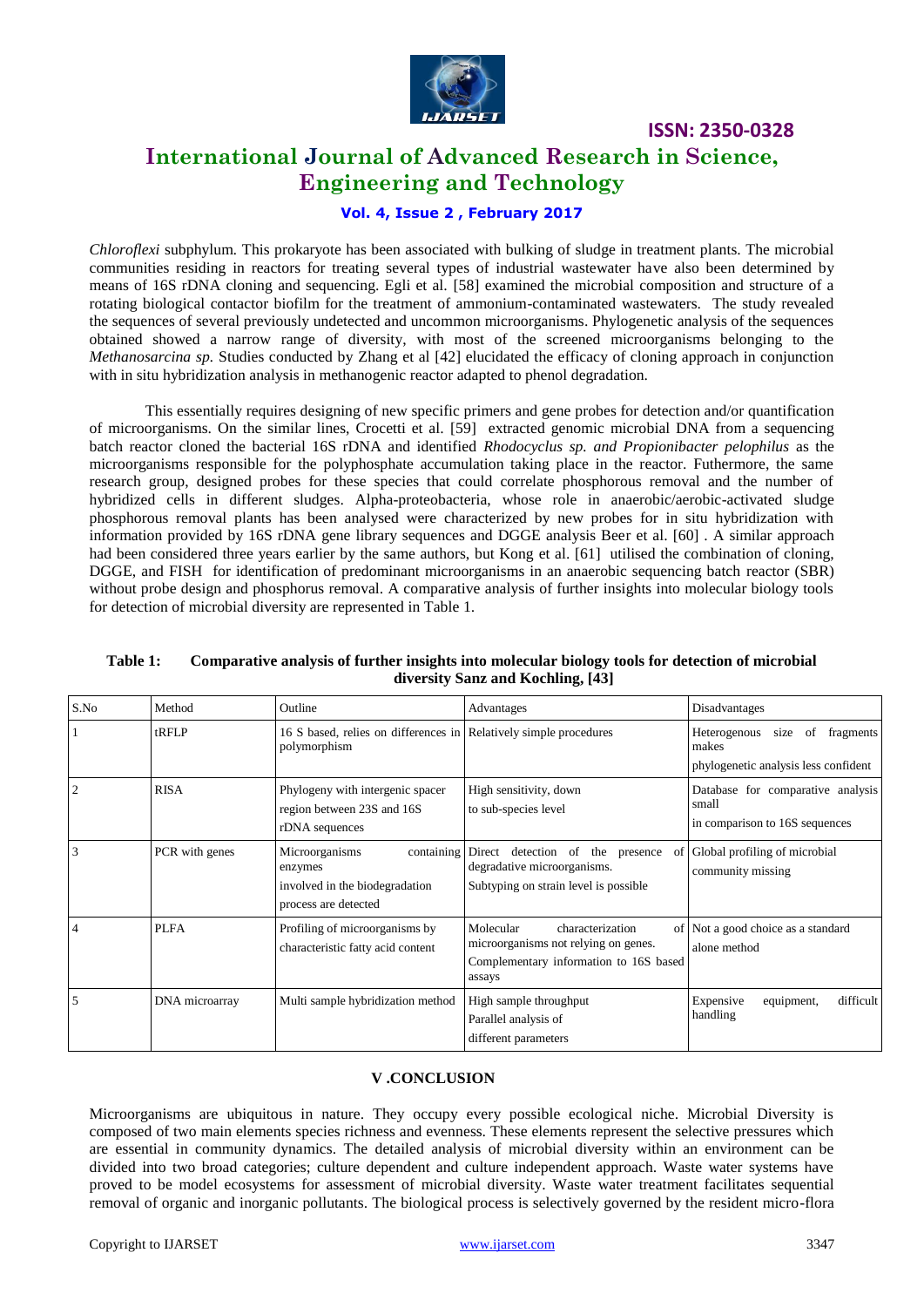

### **International Journal of Advanced Research in Science, Engineering and Technology**

#### **Vol. 4, Issue 2 , February 2017**

primarily the prokaryotes. These prokaryotes are unique in biodegrading the pollutant of interest through their immense metabolic potential. Studies based at assessing the bacterial diversity has been envisaged in recent past. Different molecular methods have been proved phenomenal in assessing the community dynamics of these model ecosystems. The molecular approaches have unlocked the black box (Microbial Diversity) through construction of metagenomic libraries. Bioprospecting is one such field which has gained momentum in recent past. Different enzyme systems and genes responsible to carry out the degradative bioprocesses in these waste water systems has been focal theme of many environment research groups. Diversity based studies will definitely prove to be a breakthrough in microbial ecology and environmental biotechnology domains.

#### **REFERENCES**

- 1. E. J. Lopes, M. A., Wipprich, M. Bernardi, "Processo de produção de combustível industrial a partir de resíduos sólidos urbanos. Brasil". PI1000573-0 A2, pp. 23, 2011.
- 2. L. Gienfrada and M.A. Rao, "Interactions between xenobiotics and microbial and enzymatic soil activity". Critical Reviews in Environmental Science and Technology, Vol 38, pp. 269-310, 2008.
- 3. J. Fredriksson, "Investigations of the microbial diversity and dynamics in activated sludge using molecular methods" Ph. D thesis ,Department of Civil and Environmental Engineering Chalmers University of Technology ,Gothenburg, Sweden ,2013.
- 4. Kartiki S. Naik and Michael K. Stenstrom," Evidence of the influence of wastewater treatment on improved public health", IWA Publishing, Water Science & Technology, 663, 2012.
- 5. C.S. Crockett, "The Role of Wastewater Treatment in Protecting Water Supplies Against Emerging Pathogens [Water Environment](http://www.ingentaconnect.com/content/wef/wer;jsessionid=2csh8rdxqrlmb.x-ic-live-03) [Research"](http://www.ingentaconnect.com/content/wef/wer;jsessionid=2csh8rdxqrlmb.x-ic-live-03), Vol 79, No 3, pp.221-232, 2007.
- 6. K. A. Gilbride, Y. Lee, and, L. A. Beaudette, "Molecular techniques in wastewater: understanding microbial communities, detecting pathogens, and real-time process control" Journal of Microbiological Methods, Vol, 66, pp. 1–20, 2006.
- 7. A. J. Pinto and N. G. Lov, "Bioreactor Function under Perturbation Scenarios Is Affected by Interactions between Bacteria and Protozoa" Environmental Science and Technology, Vol 46 no 14, pp. 7558-7566, 2012.
- 8. W. M. Daims and H. Matthias "Fluorescence *in situ* [hybridisation for the identification and characterisation of prokaryotes"](http://www.sciencedirect.com/science/article/pii/S1369527403000547), Current Opinions in Microbiology, Vol 6, pp. 302-309, 2003.
- 9. G.F. Well, H.D. Park, , C.H. Yeung, B. Eggleston, , C.A. Francis, C.S. Criddle, "Ammonia oxidising communities in a highly aerated full scale activated sludge bioreactor : beta proteobacterial dynamics and low relative abundance of Crenarchea" Environmental Microbiology, Vol 11, pp. 2310-2328, 2009.
- 10. D.T. Reynolds" Unit Operations and Processes In Environmental Engineering"*.* Belmont, California: wadsworth Inc, 1982.
- 11. V. I. Meitiniarti, E.S. Soetarto, E. Sugiharto, K.H. Timotius, "Optimum Concentration of Glucose and Orange II for Growth and Decolorization of Orange II by *Enterococcus faecalis* ID6017 under Static Culture"Microbiology Indonesia,Vol, 2, pp. 73-78, 2008.
- 12. R. J. Seviour and. L. L. Blackall, "The microbiology of activated sludge" Kluwer Academic Publishers, Dordrecht, The Netherlands, 1999.
- 13. M.J. Moura, D.R. Figueiredo, A. Pereira, L. Silva, B. Ba´rrios, S. Fonseca, F. Henriques and A. Correia (2007) Bacterial community composition over a dry winter in meso- and eutrophic Portuguese water bodies. *FEMS Microbiol Ecol*. 59:638–650.
- 14. L. Appels , J. Baeyens , J. Degre`vea and R. Dewil "Principles and potential of the anaerobic digestion of wasteactivated sludg"', Progress in Energy and Combustion Science, Vol, 34, no, 6, pp. 755-8,2008..
- 15. S. Sengupta, and A. Pandit, "Selective removal of phosphorus from wastewater combined with its recovery as a solid-phase fertilizer", Water Researc., Vol 45, pp. 3318-3330,2011.
- 16. A., A. Ohnishi, N. Nagano, N. Fujimoto and M. Suzuki, "Phylogenetic and physiological characterization of mesophilic and thermophilic bacteria from a sewage sludge composting process in Sapporo, Japan", World Journal of Microbiology and Biotechnology, Vol 3, pp. 333–340, 2011.
- 17. S. Okabe, M. Oshiki, Y. Kamagata, N. Yamaguchi, M. Toyofuku, Y. Yawata, "A great leap forward in microbial ecology", Microbes and Environments, Vol, 25, pp. 230–240,2010.
- 18. T.C. Galvao, W.W. Mohn, V. de Lorenzo, "Exploring the microbial biodegradation and biotransformation gene pool"., Trends in Biotechnology, Vol, 23, pp. 497–506, 2005.
- 19. V.C. Kalia, A. Chauhan, G. Bhattacharyya and X.X. Rashmi," Genomic databases yield novel bioplastic producers". National. Biotechnology, Vol ,21,pp. 845–846, 2003 a.
- 20. V.C. Kalia, S. Lal, R. Ghai, M. Mandal and A. Chauhan "Mining genomic databases to identify novel hydrogen producers." Trends in Biotechnology, Vol, 21, pp.152–156, 2003 b.
- 21. M. Wagner, A.Loy, R. Nogueira, U. Purkhold, N. Lee and H. Daims "Microbial community composition and function in wastewater treatment plants", Antony Van Leeuwenhoek*,* Vol 81, pp.665–680, 2002.
- 22. J. Handelsman, "Metagenomics: Application of genomics to uncultured microorganisms" *Microbiology and Molecular Biology Reviews*, Vol 68, pp. 669–685, 2004.
- 23. D. Green and M. Keller,"Capturing the uncultivated majority"Current Opinions in Biotechnology" Vol 17,pp. 236–240, 2006.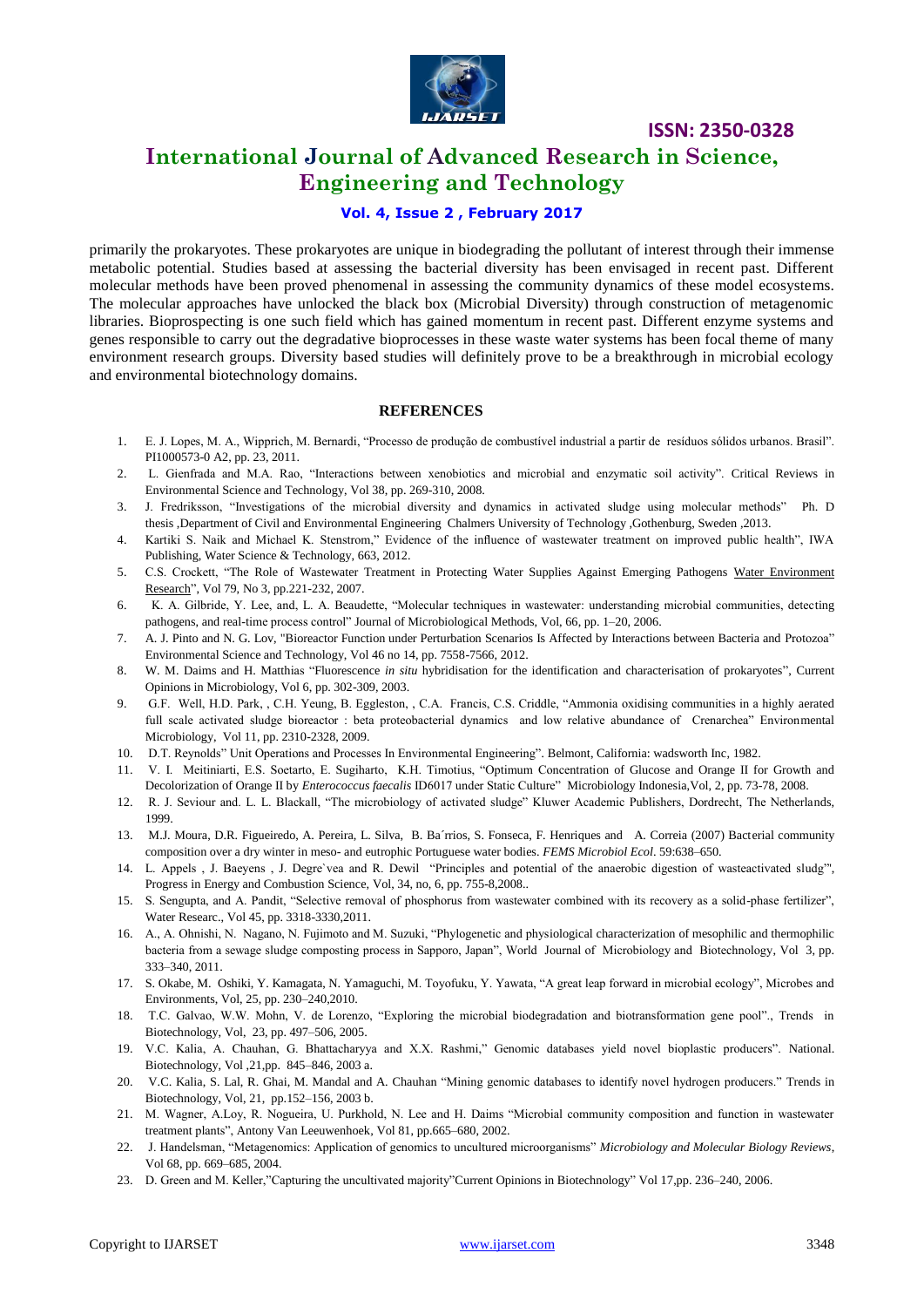

### **International Journal of Advanced Research in Science, Engineering and Technology**

#### **Vol. 4, Issue 2 , February 2017**

- 24. E.R. Mardis," Next generation DNA sequencing Methods" Annual Reviews in Genomics and Human Genetics, Vol, 9, pp. 387-402, 2008.
- 25. G. Zwart, B.C. Crump, M.P. Van Agterveld, F. Hagen and S.K. Han, "Typical freshwater bacteria: an analysis of available 16S rDNA gene sequences from plankton of lakes and rivers" *Aquatic* Microbiology and Ecology , Vol, 28, pp.141–155, 2002.
- 26. B. Bottari, D. Ercolini, M. Gatti, and E. Neviani , "Application of FISH technology for microbiological analysis: Current State and Prospects", Applied Microbiology Biotechnology, Vol, 73, 485–494, 2006.
- 27. C. Von Mering, P.Hugenholtz, J. Raes, S.G. Tringe, T. Doerks, L.J. Jensen, N. Ward and P.Bork "Quantitative phylogenetic assessment of microbial communities in diverse environments" Science., Vol 315,pp. 1126-1130, 2007.
- 28. R.P. Revetta, , A.Pemberton, R. Lamendella, B. Iker and J.W. Santo Domingo "Identification of bacterial populations in drinking water using 16S rDNA-based sequence analyses", Water Research, Vol 44, pp. 1353–1360, 2010.
- 29. J. Gabriel, "Development of soil microbiology methods: from respirometry to molecular approaches" Journal of Industrial Microbiology and Biotechnology*,* Vol 37, pp. 1289-1297, 2010.
- 30. S.W. Roh, G.C.J. Abell, K.H. Kim, Y.D. Nam and J.W. Bae, "Comparing microarrays and next-generation sequencing technologies for microbial ecology research", Trends in Biotechnology". Vol 28, pp.291–299, 2010.
- 31. M. Manefield, R.I. Griffiths, M.B. Leigh, R. Fisher and S.W. Andrew, "Functional and compositional comparison of two activated sludge communities remediating coking effluent" Environmental Microbiology, Vol, 7, pp. 715–722, 2005.
- 32. D. Paul, G. Pandey, C. Meier, J.R. Van der Meer and R.K. Jain, " Bacterial community structure of a pesticide-contaminated site and assessment of changes induced in community structure during bioremediation", FEMS Microbiology and Ecology, Vol ,57, pp.116–127, 2006.
- 33. Cédric, F.V. Hobel, "Access to Biodiversity and New Genes from Thermophiles by Special Enrichment Methods" PhD Thesis. Department of Biology .Faculty of Sciences University of Iceland Reykjavik, 2004.
- 34. V. Vacca, , H. Wand, M. Nokolausz, P. Kuschk and M. Kastner, "Effect of plants and filter materials on bacteria removal in pilot-scale wetlands" , Water Research, Vol, 39, pp. 1361–1373, 2005.
- 35. D.T. DeJournett, A.W. Arnold, M.T. LaPara, "The characterization and quantification of methanotrophic bacterial populations in constructed wetlands sediments using PCR targeting 16S rRNA gene fragments". Applied Soil Ecology, Vol 35, no. 3,pp. 648–659, 2007.
- 36. N. Boon, W. DeWindt, W. Verstraete, and E. M. Top, "Evaluation of nested PCR-DGGE (denaturing gradient gel electrophoresis) with group-specific 16S rDNA primers for the analysis of bacterial communities from different WWTPs" FEMS Microbiology and Ecology*,* Vol 39,pp. 101–112, 2002.
- 37. P.E. Saikaly, P.G. Stroot and D.B. Oerther, "Use of 16S rRNA gene terminal restriction fragment analysis to assess the impact of solids retention time on the bacterial diversity of activated sludge" ,Applied Environmental Microbiology, Vol 71, pp 5814–5822, 2005.
- 38. N. Sanapareddy, T.J. Hamp, L.C. González, H.A. Hilger, A.A. Fodor, A.A., and S..M. Clinton, "Molecular diversity of a North Carolina wastewater treatment plant as revealed by pyrosequencing" Applied Environmental Microbiology, Vol, 75, pp.1688–1696, 2009.
- 39. S. Kwon, T.S. Kim, G.H. Yu, J.H. Jung, and H.D. Park, " Bacterial community composition and diversity of a full-scale integrated fixedfilm activated sludge system as investigated by pyrosequencing" Journal of Microbiology an Biotechnology, Vol, 20, pp.1717–1723, 2010.
- 40. T.S. Kim, H.S. Kim, S. Kwon, and H.D. Park, "Nitrifying bacterial community structure of a full-scale integrated fixed-film activated sludge process as investigated by pyrosequencing. Journal of Microbiology and Biotechnology, Vol 21, pp. 293– 298, 2011.
- 41. L. Ye, M.S. Shao, T. Zhang, A.H.Y. Tong, and S. Lok, "Analysis of the bacterial community in a laboratory scale nitrification reactor and waste water treatment plant by 454- pyro-sequencing" Water Research, Vol, 45,pp. 4390-4398, 2011.
- 42. T. Zhang, M.F. and L. Ye, "454 pyrosequencing reveals bacterial diversity of activated sludge from 14 sewage treatment plants", Multidisciplinary Journal of Microbial Ecology,Vol, no. 6, pp- 1137-1147, 2011 a.
- 43. A. Kapley, D. B. Thierry and J. P. Hemant, "Eubacterial diversity of active biomass from a common effluent treatment plant", Research in Microbiology, Vol, 158, 494–500, 2007.
- 44. J.L. Sanz and T. Köchling, "Molecular biology used in wastewater treatment: An overview", Process Biochemistry, Vol, 42, pp 119– 133, 2007.
- 45. S. Forster, H. Lappin-Scott, J. Snape and J. Porter," Rains, drains and active strains: towards online assessment of wastewater bacterial communities", Journal of Microbiological Methods, Vol, 55,pp. 859–864, 2003.
- 46. J.A. McGarvey, W.G.S. Miller and L.S. Sanchez, "Identification of bacterial populations in dairy wastewaters by use of 16S rDNA gene sequences and other genetic markers", Applied Environmental Microbiology, Vol , 70,pp. 4267–4275, 2004.
- 47. C.J. Baker, R.R. Fulthorpe and K.A. Gilbride, "An assessment of variability of pulp mill wastewater treatment system bacterial communities using molecular methods" [Water Quality Research Journal of Canada,](http://wqrjc.iwaponline.com/) Vol, 38, pp. 227–242, 2003.
- 48. L. Bjornsson, P.Hugenholtz, G.W. Tyson, L.L. Blackall, "Filamentous *Chloroflexi* (green non-sulfur bacteria) are abundant in wastewater treatment processes with biological nutrient removal", Microbiology*,* Vol, 148, pp.2309–2318, 2002.
- 49. R.K. Jain, M. Kapur, S. Labana, B. Lal, P.M. Sarma, D. Bhattacharya and I.S. Thakur, "Microbial diversity: Application of microorganisms for the biodegradation of xenobiotics", Current. Science, Vol 89, pp.101-112, 2005.
- 50. P. Hugenholtz, "Exploring prokaryotic diversity in the genomic era", General Biology*,* Vol 3, pp. 1-8, 2002.
- 51. W.T. Liu, O.C. Chan and H.P. Fang, "Characterization of microbial community in granular sludge treating brewery wastewater", Water Research, Vol, 36, pp. 1767–1775, 2002.